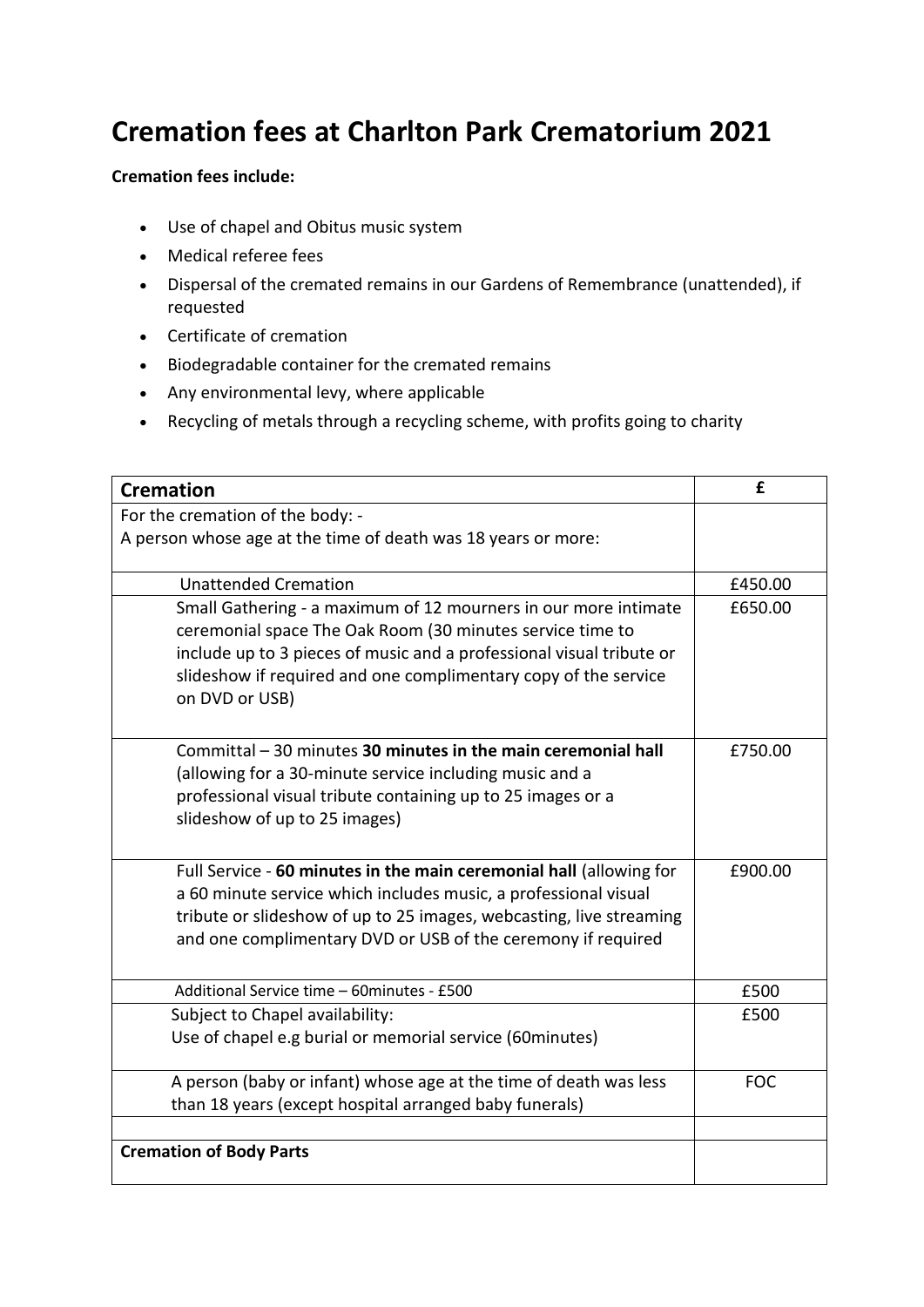| For the cremation of body parts of: -                              |            |
|--------------------------------------------------------------------|------------|
| (excluding use of chapel)                                          |            |
| a person who was cremated at Charlton Park Crematorium             | £49.50     |
| whose age at the time of death was 18 years or more                |            |
| a person who was not cremated at the Charlton Park Crematorium     | £79.50     |
| whose age at the time of death was 18 years or more                |            |
| There is no charge for the cremation of the body parts of a person | <b>FOC</b> |
| (baby or infant) whose age at the time of death was less than 18   |            |
| years                                                              |            |
|                                                                    |            |

| <b>Disposal of Cremated Remains</b>                                                                | £      |
|----------------------------------------------------------------------------------------------------|--------|
| Temporary deposit of ashes (per month after the first month)                                       | £14.50 |
| Dispersal of ashes in Garden of Remembrance                                                        |        |
| When cremation has taken place elsewhere                                                           | £36.00 |
| <b>Miscellaneous</b>                                                                               |        |
| Use of coffin waiting facility (24hrs or part thereof)                                             | £20.00 |
| Hand Delivery of Ashes (Available in England & Wales Only)                                         | £75.00 |
| <b>Audio Visual Services</b>                                                                       |        |
| Webcast of Live Streamed service available (included in service fee)                               |        |
| Webcast of Live Streamed service available for 28 days (included in service<br>fee)                |        |
| DVD/USB recording - 1 complimentary copy (included in service fee)                                 |        |
| Additional copies of webcast on Blu-ray, DVD or USB stick                                          | £50.00 |
| Single Photo tribute (included in service fee)                                                     |        |
| Simple slideshow (up to 25 images) - (included in service fee)                                     |        |
| Professional Photo tribute (25 images professionally edited to music) -<br>included in service fee |        |
| Family Supplied Video Tribute - included in service fee                                            |        |
| Additional 25 images added to photo tribute                                                        | £21    |
| Additional copies of professional Tribute or Service DVD/USB                                       | £21    |
| Professional Photo download link                                                                   | £10    |
| Extra work                                                                                         | £21    |